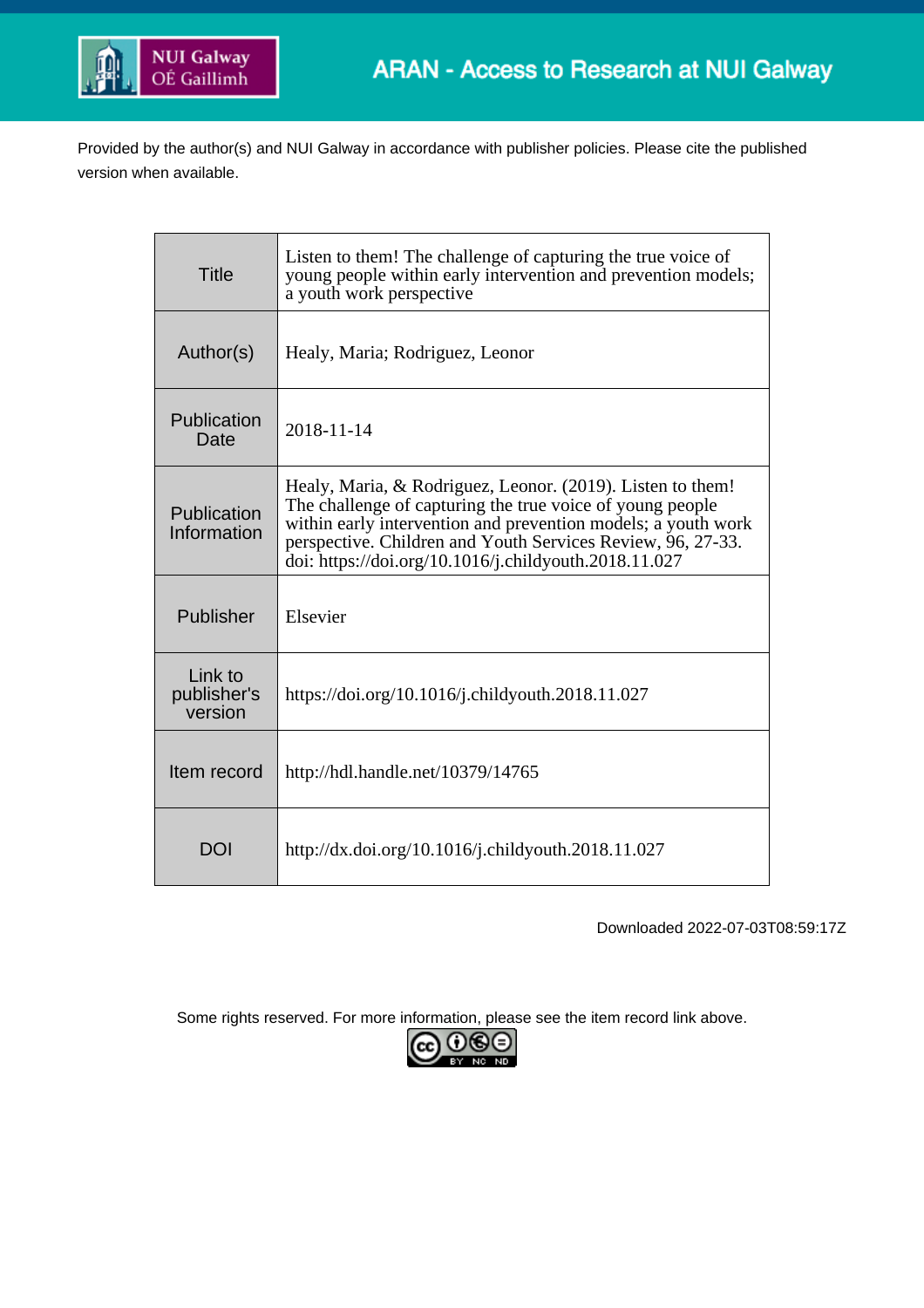Listen to them! The challenge of capturing the true voice of young people within early intervention and prevention models; a youth work perspective

Maria Healy<sup>a,</sup> Leonor Rodriguez<sup>[b](#page-1-1)</sup>

<span id="page-1-1"></span><span id="page-1-0"></span>a *School of Sociology and Political Science, NUI, Galway, Ireland* b *UNESCO Child and Family Research Centre, NUI, Galway, Ireland*

Abstract

This paper aims to explore the challenges to youth work in capturing the voices of young people in a meaningful way within Meitheal and the Child and Family Support Networks model (Meitheal). This is a prevention and early intervention model for statutory and non-statutory agencies working with children, young people and families. This paper, within the context of Meitheal, will explore how best to achieve positive outcomes for young people, and identify what are the barriers which inhibit their full participation in this model. A total of 16 youth workers completed semi-structured interviews that were transcribed and analysed using inductive thematic analysis. The analysis identified three themes: 'Role of youth work in Meitheal', 'Barriers and facilitators of adolescent voices in Meitheal' and 'The young person'. The study found that youth workers recognise advocacy and support of young people as a key role for their profession within models of prevention and early intervention. Barriers to adolescents' active engagement in Meitheal were the formal structure and agenda, but also the need to achieve outcomes in exchange of professional validation. Youth workers are also concerned about the nature of young people's participation as being fully participatory and voluntary in the process, whilst questioning if their voices are truly being included in a meaningful way.

#### Introduction

Ireland is now recognised as a progressive country with regards to policies and strategies aimed at improving and achieving better out- comes for children, young people and families. From the early 1990s the Child Care Act [\(2001\)](#page-11-0) has set the premise for placing children and young people at the forefront of policy, moreover placing emphasis on their protection and welfare. The National Children's Strategy (2000) set out the imperative need for early intervention and prevention to divert children and families away from harm and risk. Supporting this mind-set and discourse, the Agenda for Children's Services highlights that to build strong and healthy children and families' prevention and early intervention is key (2007). The formation of a specific Child and Family Agency in 2014 saw the state embedding their responsibility for the protection and welfare of all children and families firmly in the political foreground. With the core of the agencies mission placed within Prevention Partnership and Family support, embedded in a rights-based agenda the Agency aims to evoke and enable a holistic family, community and practice-based approach that is both supportive and preventative (Gillen, Landy, [Devaney,](#page-11-1) & Canavan, 2014).

The Child and Family Agency Act (2013) set the premise for the model of work of Child and Family Agency (TUSLA) as the lead state agency focusing on the protection and welfare of children, young people and families. With the introduction of Tusla the focus and recognition of early intervention and prevention as an essential element in the protection and welfare of children and young people came to fruition at a national and state level. Current policy discourse within Ireland supports such a premise, placing emphasis on early intervention and prevention as a core element in achieving the best possible and most attainable outcomes for families [\(DCYA,](#page-11-2) 2014). Despite a current focus on the positive impact of family support, early intervention, prevention and partnership, [Featherstone,](#page-11-3) White, and Morris (2014) raises concerns that these practices although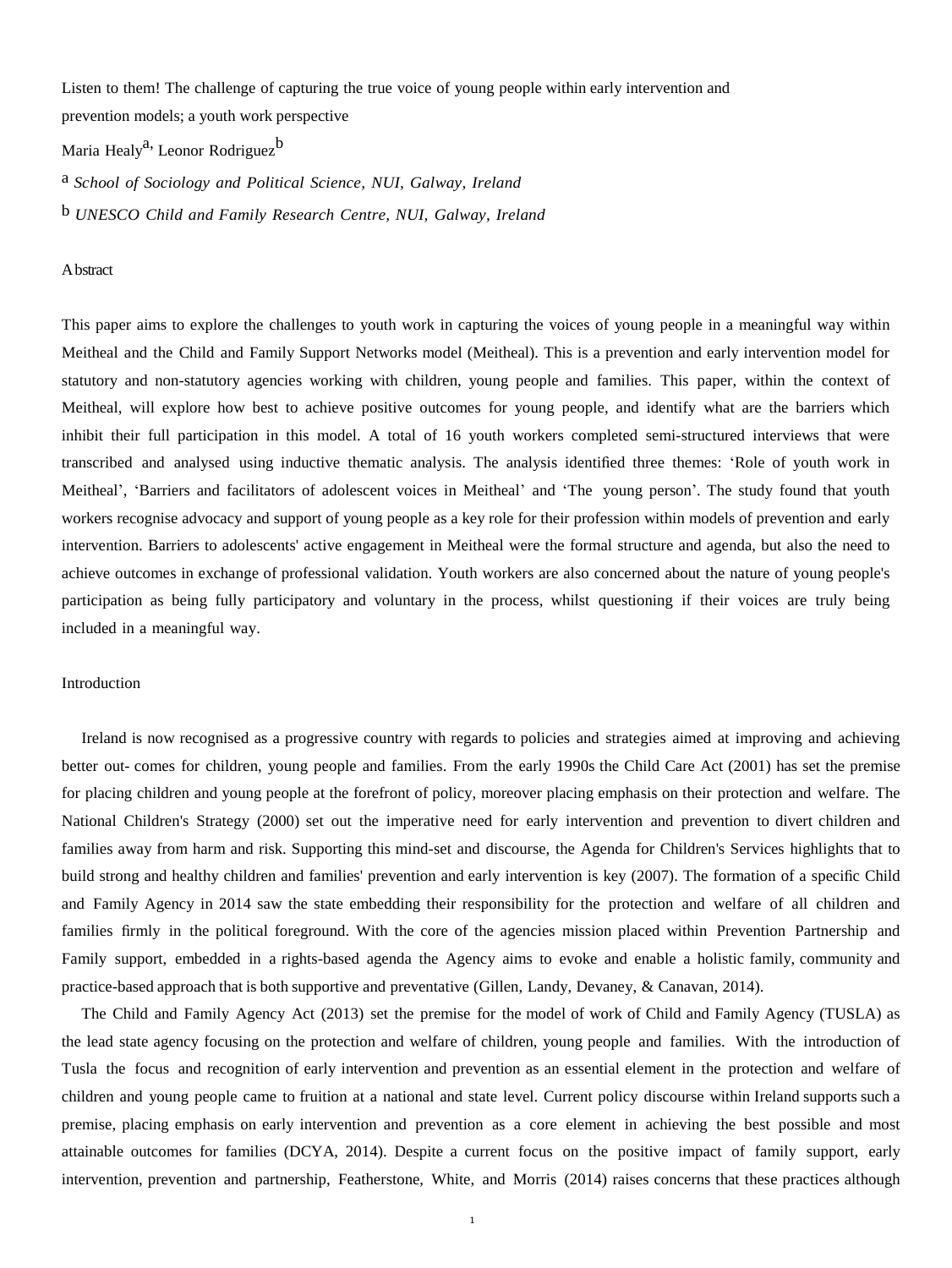supportive, run the risk of being delivered 'to families rather than with families' (p. 6). In addition to this, [Featherstone](#page-11-3) et al. [\(2014\)](#page-11-3) also draws caution to the risk of as- summing that one size fits all within family support; focusing on the need for all practitioners to be reflective, assessing if the needs of children and families are being listened to and met. Even though this is in the content of the UK, the findings can be compared to the Irish context.

International evidence shows that prevention and early intervention achieve better outcomes for children than later intervention [\(Harvey,](#page-11-4) [2014\)](#page-11-4). Early intervention is defined as 'the provision of support and resources to families of young children from members of informal and formal social support networks, that both directly and indirectly influence child, parent and family functioning' [\(Dunst,](#page-11-5) 2000: 99). Prevention and early interventions programmes have been appraised as relevant as they target children's formative period that will determine outcomes in later life [\(Harvey, 2014\)](#page-11-4). Limitations to these programmes have also been identified; Kyle and [Kellerman](#page-12-0) (1998) carried out a systematic evaluation of family resource programs in Canada and found that there was a lack of public awareness and practitioner consensus around appropriate terminology, target populations and the kinds of programmes that should be offered, limiting the access and effective- ness of services at this level. Even though there is a wide variety of international programmes targeted at prevention and early interven- tion, some seem to be targeted at very specific needs for example [Kagitcibasi,](#page-12-1) Sunar, Bekman, Baydar, and [Cemalcilar](#page-12-1) (2009) evaluated the Turkish Early Enrichment Project (TEEP) was targeted at improving cognitive skills and school adjustment, Healy, Harrison, [Venables,](#page-11-6) and Bosly [\(2014\)](#page-11-6) evaluated the Intervention with Parents Agreement (IPA) in Australia, which was targeted at reducing the risk of child abuse and neglect. Even though research reports positive outcomes, prevention and early intervention programmes have a variety of target audiences, numbers, intensity, duration and comprehensiveness, therefore evaluation of the impact of these programs can be challenging [\(Harvey,](#page-11-4) [2014\)](#page-11-4).

# *1.1. Meitheal and child and family support networks*

The Meitheal model is currently being implemented across Ireland as part of The Child and Family Agency's, Prevention Partnership and Family Support Programme. This programme aims to act as a common approach for agencies to work with children, young people and families to identify and meet needs at a community level and before they progress into child protection services [\(Crawley,](#page-11-7) Simring, Harrison, Landy,& [Gillen,](#page-11-7) 2014). The Meitheal process is underpinned by the principles of family support; voluntary participation needs led, strengths based, and inclusive (Cassidy, [Devaney,](#page-11-8) & Mc Gregor, 2016). Youth Work as a sector providing services to young people aged 10–24 years has been named in recent government policies as playing a vital role in achieving better outcomes for young people [\(DCYA,](#page-11-2) 2014). Through this re- cognition at policy level, Youth Work has been invited to participate in and is currently an active stakeholder in Meitheal.

Meitheal is a child-centred model which considers the needs and strengths of a child or young person to build a team (Meitheal Group) around a child that will respond to the specific needs of each child. The needs of the child will indicate who is best placed to take part in the Meitheal Group (Tusla, 2018). Youth workers will contribute to a Meitheal if the needs of the young person can be responded to by a professional youth worker. These needs for example can include ad- vocacy, support, and engagement in interest based/needs led develop- mental youth work programmes. Further to this youth work can pro- vide the opportunity for a young person to engage in a safe, fun and supportive environment with their peers outside of the home or formal education setting.

Seeking the voice of children and young people is a principle of the model and therefore it is not only ethical but an essential requirement of a Meitheal process. Participation of Children and young people is now included in the Corporate Plan of The Child and Family Agency as part of a National Strategy on Children and Young People's Participation in Decision Making. Participation of children and young people is therefore part of national policy and Meitheal is in line with child and family services nationally (Tusla, 2018).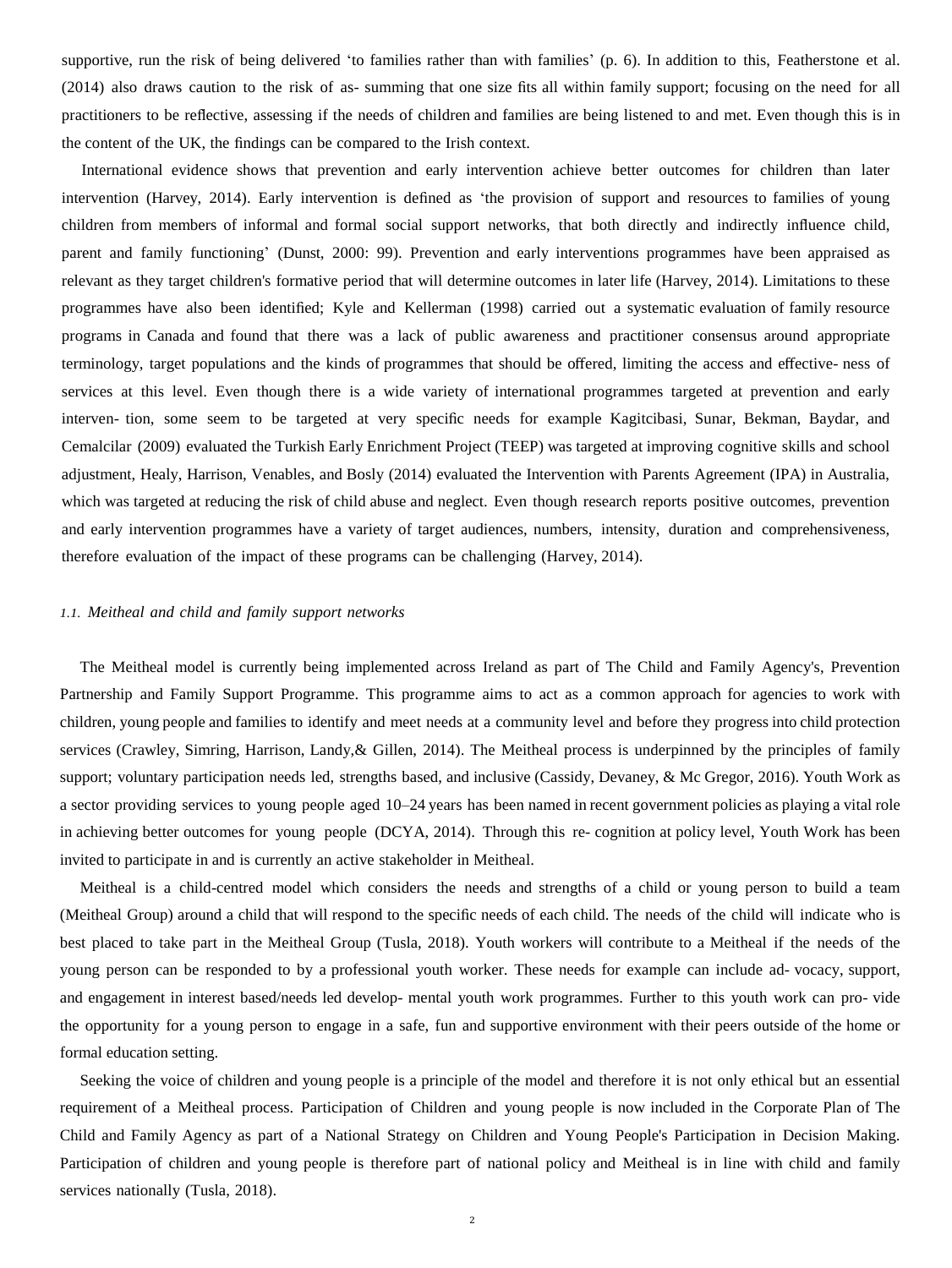Youth work as a means of engaging and working with and for young people is defined as;

A planned programme of education designed for the purposes of aiding and enhancing the personal and social development of a young person through their voluntary participation and which is complimentary to their formal academic or vocational education and training; and provided primarily by voluntary youth work organisations [\(Youth](#page-12-2) Work Act 2001, pg.7).

This has been criticised as a limited and technical definition, how- ever it encapsulates three core elements of youth work that are widely agreeable; educational, non-formal and non-statutory [\(Devlin,](#page-11-9) 2013). [Lauritzen \(2006\)](#page-12-3) further depicted youth work as a set of objectives that enlist provide opportunities for young people to shape their own future, their integration and inclusion in society. Youth work furthermore has been described as a process; one which is led by the needs of the young person at all times and strives to understand a young person's point of view [\(Kiely,](#page-12-4) 2009).

In summary, youth workers are key actors in empowering young people and giving them a voice; ensuring social justice and inclusion; safeguarding their welfare; involving and valuing peers, family and community (Devlin & [Gunning,](#page-11-10) 2009; [Kiely,](#page-12-4) 2009; [Trucker,](#page-12-5) 2004). Meitheal has a set of underpinning principles based on national and international best practice in prevention early intervention and family support. One of these principles states that Meitheal 'privileges the voice of the parent/ carer and child, recognising them as experts in their own situations and assisting them to identify their own needs and ways of meeting them' [\(Tusla,](#page-12-6) 2018, p. 11). Furthermore, Meitheal, with a focus on better outcomes and more hopeful futures for young people and their families' acts as an ideal system of support for young people, placing the role of youth workers and youth work services as described as crucial to their participation and support. As Meitheal is a new model, literature is limited and the role of youth workers in such forums, although vital, is quiet a new concept which this study was set out to explore.

# *1.3. Aim*

This paper is based on a wider research study aimed at exploring and establishing the perceived value and role of youth workers within Meitheal. Further to this, the challenges youth workers faced regarding implementation of Meitheal, alongside their own perceived experiences within a Meitheal process. This paper specifically aims to explore the research questions;

- 1. What are the barriers which inhibit full participation of young people in the Meitheal process?
- 2. What are the challenges of youth workers in Meitheal to capture and listen to the voices of youth in a meaningful way to achieve positive outcomes for young people?

It is envisaged this paper will inform practice and gain insight into current experiences of youth workers involved in supporting young people as a current shift in practice and policy focus evolves within the Irish context.

# 2. Material and methods

The main study had an exploratory mixed methods design using both qualitative and quantitative research methods as the process of exploring and analysing data, however this paper is only focused on the qualitative findings that are relevant to the aim. Exploratory research is used when conducting a study on new fields of practice, where limited or no research has been carried out previously [\(Cuthill,](#page-11-11) 2002). Furthermore, exploratory research allows for familiarisation of such emerging fields,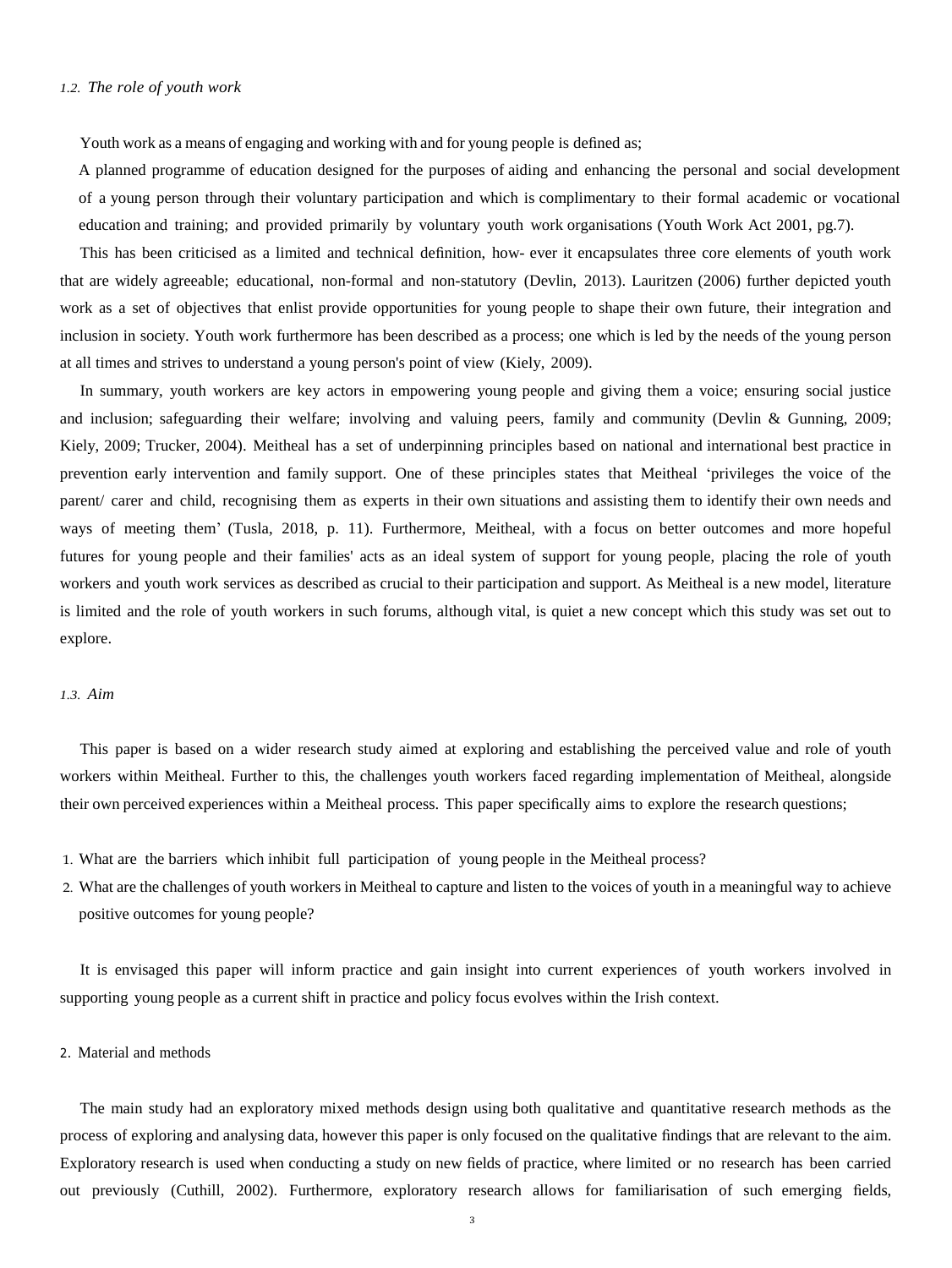generation new ideas and assumptions, whilst providing a picture of the developing situation within practice [\(Cuthill,](#page-11-11) [2002\)](#page-11-11).

#### *2.1. Sampling*

A purposive approach was applied to the sampling. This consists of having an intentional selection of participants that have experience in the phenomenon or concept under investigation [\(Creswell,](#page-11-12) 2007). It was essential to this research piece that participants were youth workers actively working in a youth project that had trained in Meitheal and/or had participated in a Meitheal. The criteria used to determine sample size was data saturation. The point of saturation was achieved when no new data, coding or themes were identifiable across the data set [\(Fusch](#page-11-13) & Ness, 2015).

#### *2.2. Recruitment*

A potential forty-five participants from nine Youth Projects in the East of Ireland received email invitations to take part in the study. An expression of interest to participate in the study was initially obtained from sixteen youth workers. These youth workers were then contacted directly and provided with an Information Sheet on the study its pro- posed aims, objectives and an outline of the interview process. Upon an expression of interest to participate all participants were provided with a consent form. Times and dates to conduct interviews were arranged. Interviews were held at times and locations convenient to each participant.

# *2.3. Data collection*

Semi-structured interviews were chosen as the method of qualitative data collection for this research, as interviews enable the re- searcher to actively engage with the participant listening to their views, gaining a greater understanding of how they perceive and understand an issue [\(Silverman](#page-12-7) & Patterson, 2015). A draft interview schedule was devised based on a comprehensive literature review. A pilot study was carried out with two youth workers that provided feedback on the content, language and appropriateness of the interview schedule Minor changes in sentence structure and grouping were carried out for the interview questions. Interviews were conducted face to face and lasted approximately 45 min. All interviews were recorded on a Dictaphone and transcribed into a word document for the purposes of data analysis.

#### *2.4. Data analysis*

Once interviews were transcribed the analysis process began by reading the transcripts, becoming familiar with the data set, whilst making notes and identifying common themes within the data collected. The qualitative analysis was carried out by the principle re- searcher. The second author provided a supportive and auditing role to reduce bias in the analysis. The principle researcher held a management role in a youth work setting and therefore carried out a systematic self- reflection process to identify potential bias that could impact on the analysis and findings [\(Healy,](#page-12-8) 2017).

The analysis framework applied to this research study was that of an inductive thematic analysis, utilising a process of identifying and drawing upon semantic themes from a realist approach [\(Braun](#page-11-14) and [Clarke,](#page-11-14) 2006). The analysis sought to identify repeated patterns of meaning from across the data set establishing and discovering themes based on the research question, questions asked within interviews, and questions that initially framed the coding process (Braun and [Clarke,](#page-11-14) [2006\)](#page-11-14). A five-step process of data analysis was applied ranging from familiarisation of data, coding, searching for themes, reviewing and redefining themes to producing findings.

At the initial phase of analysis, familiarisation, the entire data set was read twice before coding commenced. During this phase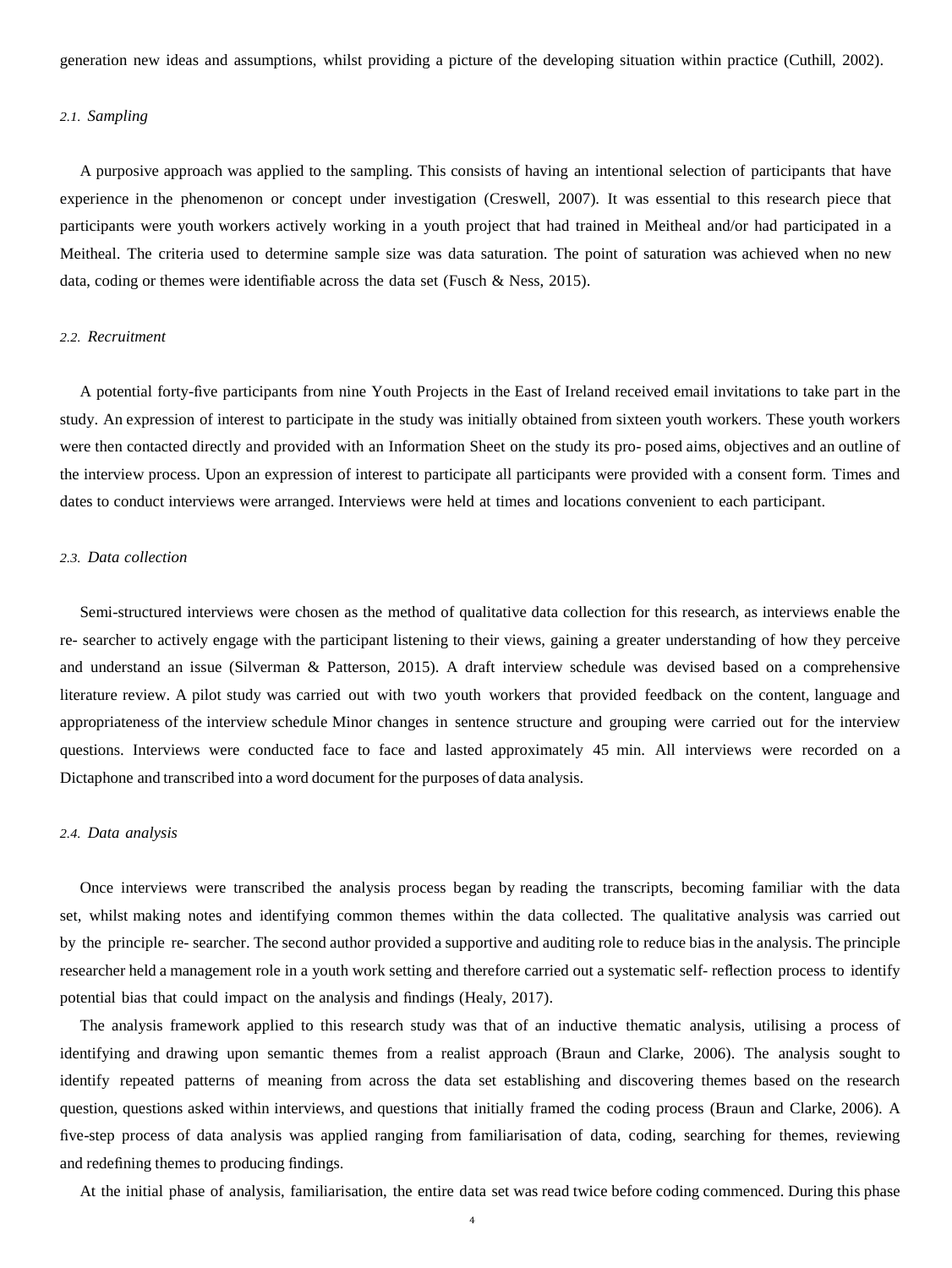notes and ideas for coding were taken. Phase two, the process of coding entailed codes being generated from the data. Codes were identified from the data through 'the most basic element' of the data that had the ability to be 'assessed in a meaningful way' regarding the research question (Braun and [Clarke,](#page-11-14) 2006). Phase three entailed codes being sorted into potential themes, alongside extract from the data set to support themes. Within this phase themes and sub themes were identified. Phase four began the process of reviewing and refinement of themes ensuring data supporting them was meaningful, and there was a clear distinction between each theme. The next phase of analysis involved the defining and naming of themes, where the real essence of themes was identified. Collated extracts from the data were organised to provide a consistent and coherent account of each theme from the data set [\(Braun](#page-11-14) and [Clarke,](#page-11-14) 2006). The final phase of analysis produced an account of the themes identified across the data set, supported by extracts from the data alongside a narrative; presenting a clear and concise account of the story told from the knowledge, experience and interpretation of the research question by participants in this study.

#### *2.5. Ethical considerations*

Following the guidelines of the Masters programme under which this evaluation was carried out, the study was not submitted for ethical approval; however the ethical guidelines established by the National University of Ireland Galway Research Ethics Committee were carefully adhered to.

# 3. Findings

Semi structured interviews were conducted with 16 practitioners from the Youth Work field. Participants were from six of the nine projects originally contacted. The age range of participants was from 28 to 55 years. Participant's number of years' experience, working within a youth work setting, ranged from 2 to 25 years. The gender breakdown of participants was nine females and seven males. The 16 participants represented the following roles within the youth work setting - youth worker (11), youth justice worker (3), service manager (1), and area coordinator (1). The 29 potential participants who did not engage in this study were all Youth Workers.

This study had two main objectives. This paper is focused on the first objective. The second objective will be explored in a future publication. Data analysis and discussion were carried out and structured separately, therefore the analysis and evidence for both objectives is separate. An explanation was added at the beginning of the paper. This study is part of a larger research study that aimed to explore and establish the perceived value and role of youth workers within Meitheal [\(Healy,](#page-12-8) 2017). To achieve this, two research objectives were explored:

(i) Identify the challenges youth workers face regarding implementation of Meitheal will be explored, alongside their own perceived experiences as a Meitheal practitioner and (ii) ascertain youth workers knowledge of Meitheal, thresholds of need, principles of family support and their confidence when working in partnership with families and other agencies. This paper reports solely on the evidence found for objective one.

#### *3.1. The role of youth work within Meitheal*

#### *3.1.1. Support and advocacy*

Youth Work is based upon a set of core principles and values that youth workers hold central to their work with young people at all levels of engagement, context and environment. When asked to identify what they understood to be their role within Meitheal participants enlisted advocacy and support of the young person as core to the process;

'My role is to advocate for the young person in those meetings as well, because I would feel that they could be quite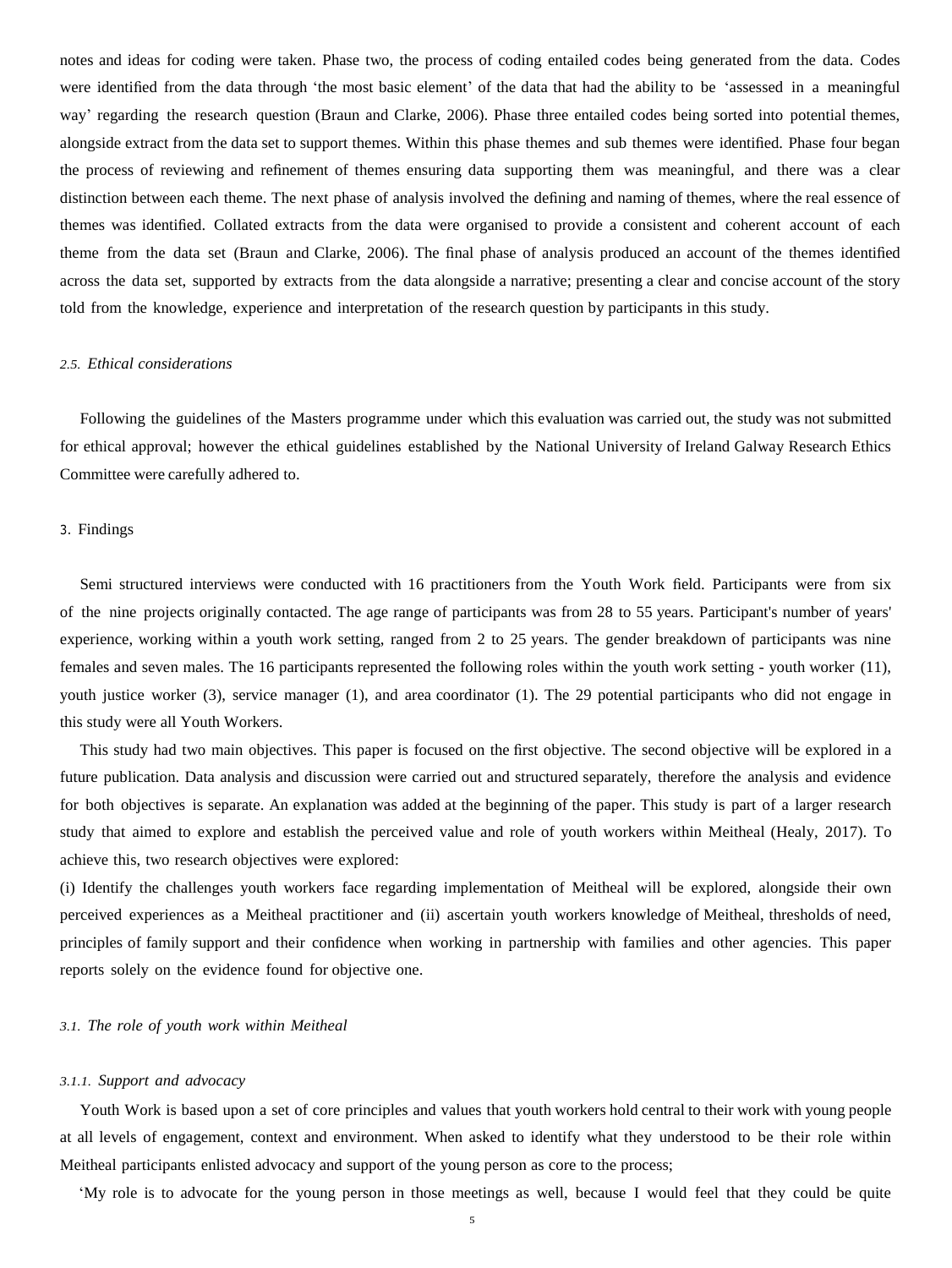intense for a young person while it's supposed to be encompassing the young person, to have all those agencies around the table would be quite intense' (Youth Worker 12).

It was found that the role of advocacy and support as displayed in the extract above lay in the realisation that Meitheal might be a daunting experience for a young person. This realisation and attempt to understand or imagine how the young person was feeling within the Meitheal process further presented as a key role of youth workers within Meitheal. Youth workers discussed in depth how the young person must feel within a Meitheal and considering this spoke about how they would acknowledge this and support them through the process;

'I just explain a bit more to them, I'm actually there to support you, to help you, and speak on your behalf if you need that, and saying to the young person beforehand, is there anything you want me to bring up for you and say? And then reflecting on it afterwards with them, how you found that' (Youth Worker 14).

This role as described was found to resonate amongst most interviewees. A strong sense of empathy towards the young person and how they must feel within a Meitheal was evident from the youth workers. Although presented as a holistic, strengths based, needs led approach to achieving better outcomes for young people, the youth workers very much highlighted that a young person might not view the process in this way, particularly if sitting around a table with organisations of which they might have a barrier against, for example schools. Within the context of this reoccurring dialogue amongst participants, this study found that the youth workers role, as they perceived it, was very much dependant on the young person and what their needs were. It was found that responding to young people's needs is really the essence of what they do;

'You are focussed on the young person and what you can do. It really depends on what the case is, if that makes sense, and what the needs are presenting…Identifying you as a youth worker or how your team or project could fit in to meet the needs of this young person' (Youth Worker 9).

# *3.1.2. Role and relationships with young people*

The further exploration of the role of youth workers in acting as a support, voice, and advocate whilst recognising the young person's needs identified having a relationship with the young person as key to this process. The presence of a relationship with the young person involved in a Meitheal and also their families was described by participants as having a positive impact on youth workers being able to identify if a young person would benefit from a Meitheal, allow them to explore and explain what the

Meitheal process would involve, provide families and young people with someone who they can ask questions of, get information from and as one youth worker named it as 'acting as a bridge between the family, young person and other agencies'(Youth Worker 14). Further to this it was found that youth workers confidence within a Meitheal was increased when they had a preexisting relationship with the young person as they felt they were better placed to give an opinion or offer advice, and considering

the young person, once again it would not appear they were presuming what their needs were; 'I felt more confident and comfortable in the meetings when I knew the young people. It felt right to say what I was saying because I knew them, I wasn't guessing, I wasn't assuming. It just felt normal' (Youth Worker 10).

Maintaining the young person as central to the process, the youth workers described their role in this instance as one of more information providing and explaining to the young person and their families what it is the youth service can provide to them. As one participant described there is a need to be very 'open minded' and allow for an 'organic

process' to occur (Youth Worker 2). Further to this it was found that

'I think if you didn't know the young person that well it could jeopardise future work, because you'd be taking a different approach than we would be taking as a youth worker  $-1$  thought it was more of a school authoritarian approach, authority, you do this, and you've to do this, in that case' (Youth Worker 15).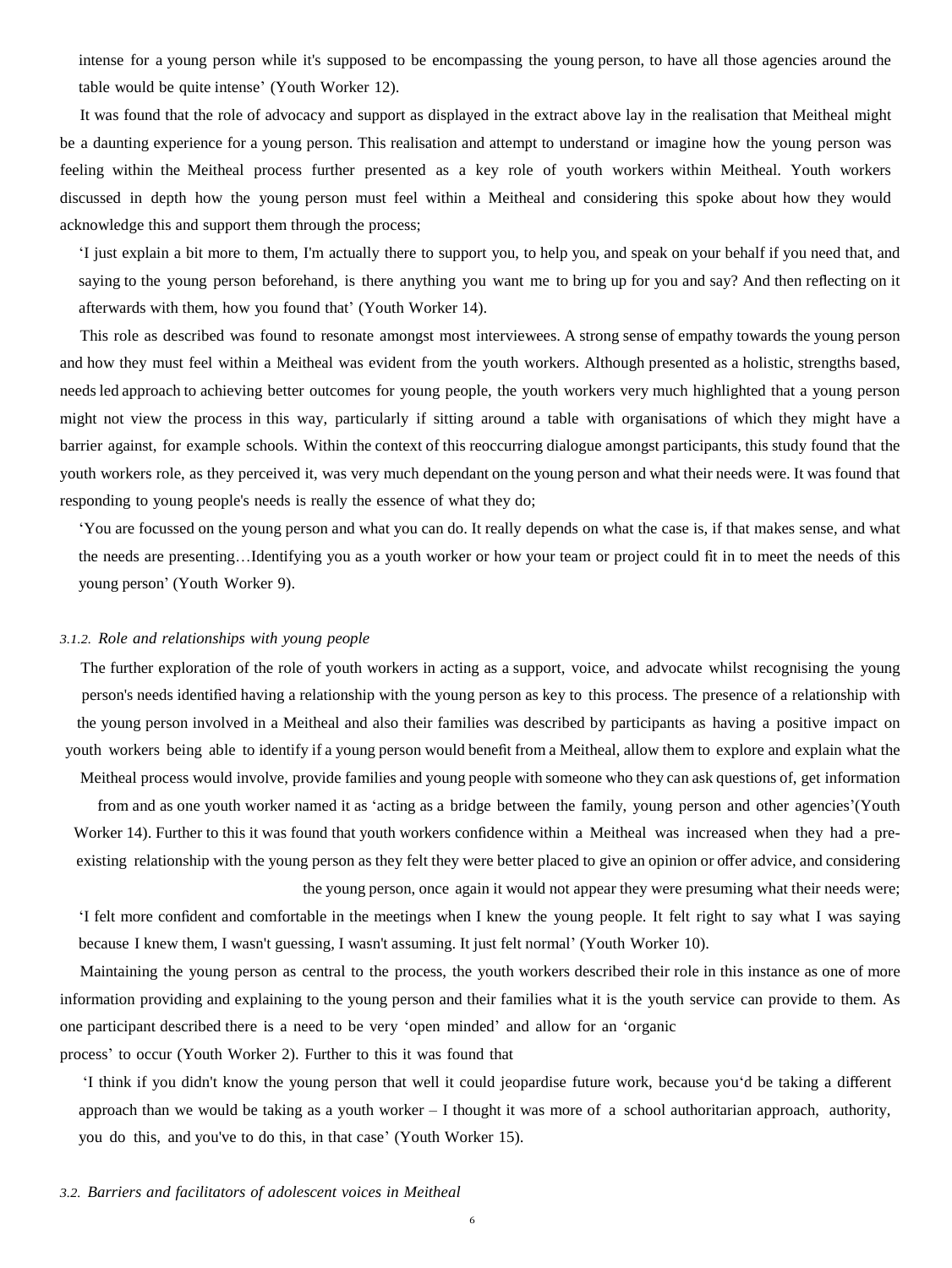## *3.2.1. Formal structure and agenda*

Regarding the barriers to meaningful participation of young people in Meitheal, youth workers commented on the formal structure of Meitheal and how this is more often than not, unfamiliar to youth work. Although posed as an informal and supportive way of working with young people, the youth workers who participated in this study named that having so many services around the table creates a formal setting for Meitheal. This setting it was explained is one that youth work is not privy to on a regular basis and therefore can at times pose as a challenge to practitioners;

'I think just as well, the set up and structure of it is so alien to youth workers. If you think about how you work with young people, it's in a very informal basis, how you sit, how you communicate with your team members, everything is a different structure, we obviously have meetings, but it's not sitting at a table and being so formal, and it can be outside of sometimes, what everyday youth work is too' (Youth Worker 4).

A further challenge to youth work within Meitheal was found within the agenda of services around the table. Youth workers expressed that their agenda was to work with the young person and identify their needs and see what, if anything the youth service could do with them to meet those needs. Findings show that the opinion of youth workers who had participated in Meitheal was that other organisations from statutory agencies or who had legal requirements to fulfil, for example school attendance tended to shape the agenda of Meitheal meetings. This agenda posed as a challenge for youth workers and their role as they felt the process was dictated by the statutory agenda and became a more formal than non-formal space for the young person.

'A service might have their own agenda, more so, the ones with legal requirements, might come in and say, well he's not coming to school so they're dictating where this meeting is going to go. They come at you with a directive, what are you going to do to get him to school, while the young person is sitting there saying, 'well I don't want to go to school, I can't deal in classroom environment, its wrecking my head, I'm not able to cope'. They are not thinking of alternative ways, so that can be a huge stumbling block' (Youth Worker 8).

#### *3.2.2. Achieving outcomes*

Talking of their experiences of Meitheal youth workers remarked that where their role was not understood or valued during the initial stages of a Meitheal, achieving outcomes for the young person within the process helped this. Where the input of a youth worker or youth service was shown to achieve an outcome for the young person, the youth workers felt a shift in attitudes and opinions of other stakeholders involved towards their value and appreciation for their role and meaningful contribution to a Meitheal process.

'I think around the table it was seen the input from the youth work team, the transition of that  $6<sup>th</sup>$  class to First year happened with the support that was put in place for her by the youth project... And that's the part that I did feel valued in' (Youth Worker 13).

Although viewed as a positive factor that allows for a greater understanding of youth work as a profession and within Meitheal, these findings embeds further the inherent feeling that Youth Work is undervalued and must at all times strive to prove its worth and justify its role.

#### *3.3. The young person*

A key finding in this study which presented throughout interviews but most notably when youth workers spoke of the challenges they faced when engaging in the Meitheal process was that of '*What about the young person?*'. Youth workers, in their exploration of this challenge questioned if in the pursuit to have young people at the table, having their voices heard, were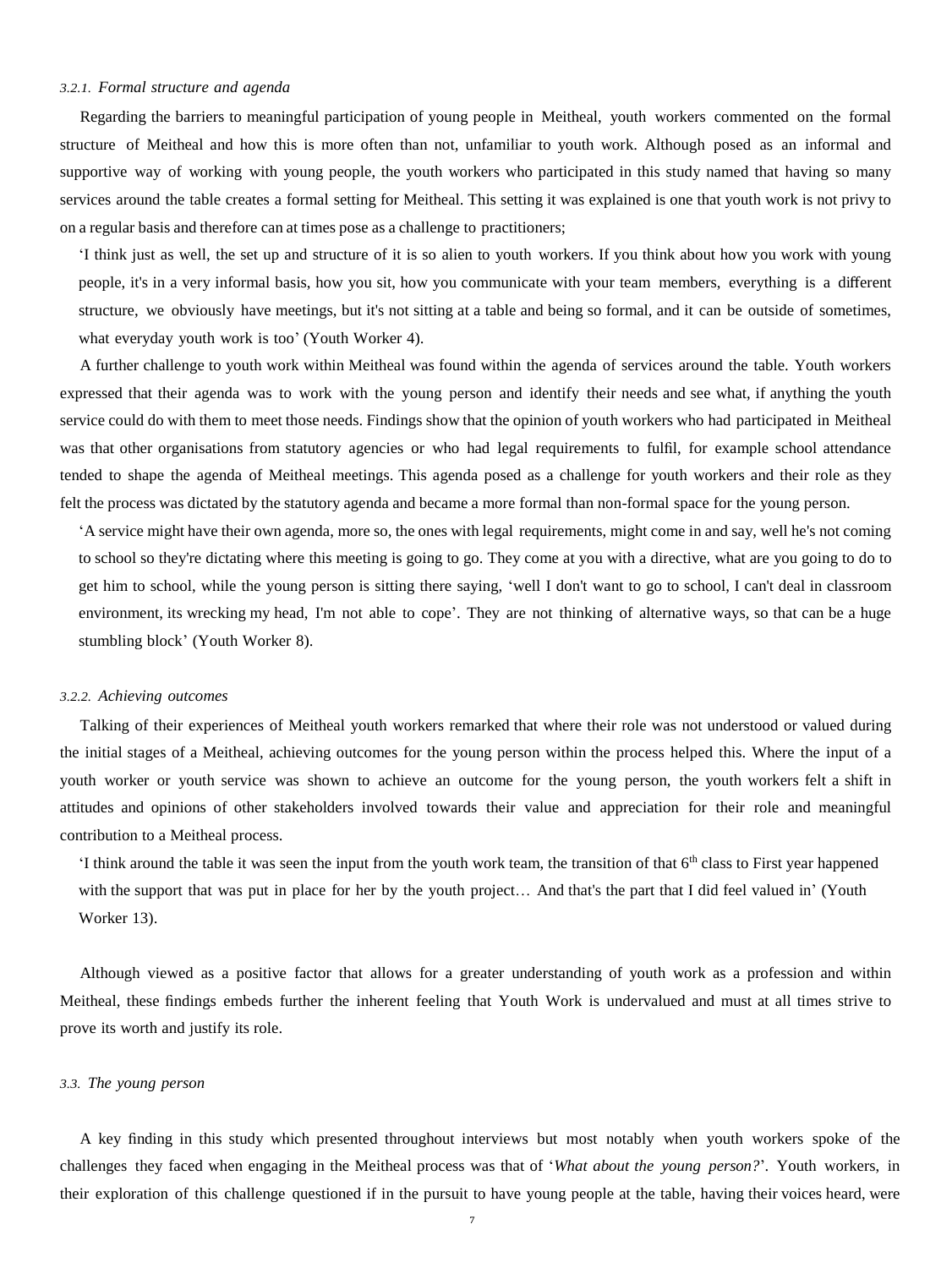young people actually being asked to engage in a process that would have a more negative than positive impact on them? This finding brought into question for the youth workers what it really means to have the voice of a young person heard, and whether it can truly happen in a safe way within Meitheal due to the complexities of needs that are often addressed within the process;

'I found I was very uncomfortable for the young person… the reality and the practicality of a young person, who obviously has got a lot of stuff going on, and that's why they're there, to sit in a room and have all these agencies speak about him and his behaviours, and what might happen – I'm not sure the participation level of the young person is really there from what is on paper or in theory from the Meitheal itself, they're saying that this is brilliant, they're there, they're at the table, to the point that I think in some cases, I'm sure it could be a traumatising experience for the young person' (Youth Worker 9).

This brought into question for many youth workers the principle of voluntary participation which underlines youth work. The study found that youth workers, operating from a place of voluntary participation for all young people, faced moral professional dilemmas at times when they really questioned as a practitioner if the young person was engaging of their own free will or if pressure had been applied and they felt forced to engage;

'They're saying that the young people have to be involved at the meetings and there's up roar if they're not. And they have to be here […] they're not getting a choice. For me to hear that is a bit strange, coming from a youth work background where you would never force young people to do something that they don't want to do. So, knowing them to be up here on whatever given day and full of just being themselves, and then to be sitting at a meeting and they are absolutely fuming, they don't want to be there, crossing their arms, no, no I want to go. It's not a nice place to see them in' (Youth Worker 14).

Conscious of the challenge to voluntary participation and how a young person might be feeling within Meitheal, the study showed that youth workers utilized their skills and the principles of youth work, speaking directly to the young person in an attempt to explain the process and what their role might be in it. Additionally, it was found that youth workers, where unsure if the young person had actually wanted them to be a part of the process, have asked the young person if they would like them to be there. In doing so it was found that youth workers felt they were giving some power back to the young person, that they were giving them a 'voice' in the Meitheal process; 'To discuss that with young people and saying "do you want me to be there, if you *don't, that's absolutely* fi*ne*' *be completely honest with them*" *(Youth Worker 14).* This study has found that youth workers perceive their role in Meitheal to be one of support and advocacy of young people. This finding was based within the context of young people requiring this form of support as Meitheal can be perceived as a negative and daunting space.

Youth workers felt more confident in Meitheal when they had a pre-existing relationship with the young person. Where there were no pre-existing relationship youth workers took on the role of informing the young person of who they were ad what they youth service could provide for them. This study found that youth workers question if young people are participating in Meitheal voluntarily and how this has an impact on their perception of the process.

# 4. Discussion

This paper aimed to explore two research questions; (i) What are the barriers which inhibit full participation of young people in the Meitheal process? and (ii) What are the challenges of youth workers in Meitheal to capture and listen to the voices of youth in a meaningful way to achieve positive outcomes for young people? The evidence yielded by the analysis of youth workers interviews will be provided based on these two objectives.

Regarding the role of youth workers in participation of young people in Meitheal, this study has found that youth workers see support and advocacy of young people as their primary role within Meitheal. Through data analysis it is established that the role and value of youth workers in Meitheal is dependent on and very much shaped by the young person; essentially the young person and their needs guide what will be youth workers input in Meitheal. These findings compliment what has been described as the underpinning principles of Youth Work based within the context of, establishing what are the needs of young people first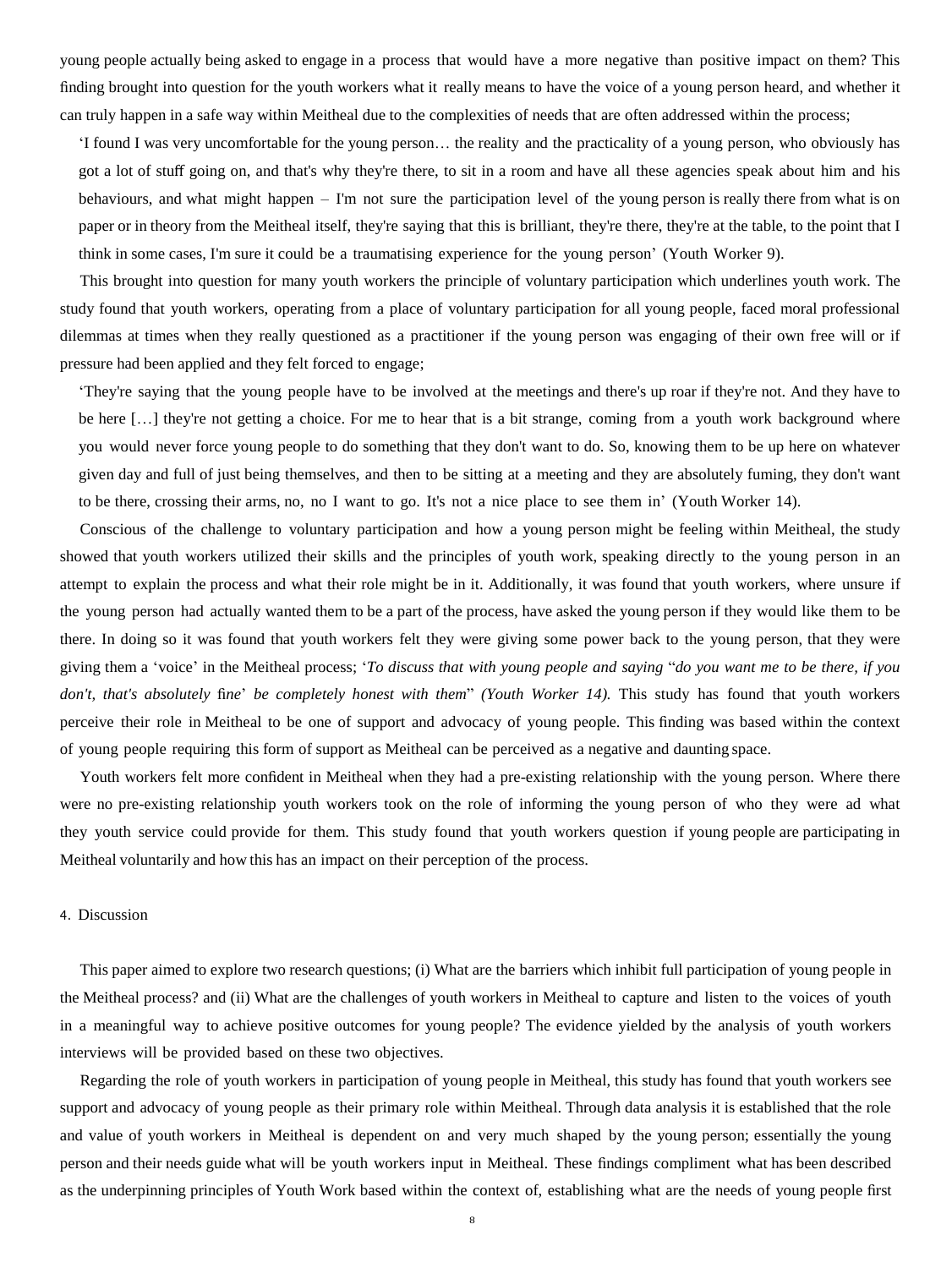and then working with them to support these needs [\(Kiely,](#page-12-4) [2009\)](#page-12-4). Conversely further exploration highlights that this role, whilst shaped by the principles of youth work also lies within the collective realisation that Meitheal, from the point of view of youth work, can be quiet daunting for young people. This study found that youth workers have a strong sense of empathy towards young people engaging in Meitheal as they feel that such a process could be an unsettling and difficult experience; a need to be a support, advocate and voice for the young person in this process has been identified. Such findings conflict with what has been promoted as the ethos and principles of the Meitheal model as one which is; strengths based, needs led and inclusive (Cassidy, [Devaney,](#page-11-8) & Mc Gregor, 2016), and poses as an issue for practice. Although presented as a model of support and a way of achieving positive outcomes for young people [\(Landy,](#page-12-9) 2015), this study has found that youth workers are questioning if Meitheal, as it currently stands, is achieving this from the young person's perspective.

Regarding the challenges of youth workers to capture and listen to the voices of youth in a meaningful way, it was found that the voluntary participation of young people or lack of, in Meitheal emerged as a challenge for youth workers and was considered a key barrier to the participation of young people. Considering the young person, doubt was exhibited when exploring if young people were actually participating on a voluntary basis. Youth workers questioned if young people felt pressured into being involved in Meitheal, identifying this as a key contributing factor to their lack of real participation. Further to this they raised concerns if young people truly understood what was going on for them within a Meitheal and if having them present was a more tokenistic process. Although providing examples of how they have at- tempted to regain some power for young people in the light of these concerns and challenges by talking directly to the young person, asking them if they wanted the youth worker present, asking them how they felt about the process; little evidence was found to convey that youth workers were actively trying to ensure young people were considered as partners in Meitheal by other agencies. Similar to the passive approach of asserting their role and value youth workers appeared to have a pre-existing negative perception that the young person was not a true partner in Meitheal.

This raises concerns, but also identifies clear recommendations for practice. Youth workers need to recognise their own power and the role they have in ensuring true participation and that both the young person and the youth worker are equal partners in Meitheal. As aptly described by [Timor-Shlevin](#page-12-10) and Krumer-Nevo (2016) partnership requires professional responsibility. Therefore, it is youth workers responsibility to ensure both they and the young person are incorporated into the structure and process of Meitheal, enabling a sense of safety and willingness to participate in Meitheal and providing for true and meaningful voluntary participation [\(Timor-Shlevin](#page-12-10) & Krumer-Nevo, [2016\)](#page-12-10).

Reflecting further on the challenges that youth workers face within Meitheal, and their perceived barriers to the participation, a distinct theme emerged within the data of 'what about the young person?'. Participants placed these challenges within the context of how Meitheal is perceived and experienced by the young person. Albeit Meitheal aims to ensure that the strengths and needs of young people and their families are understood and responded to in a timely way [\(Crawley](#page-11-7) et al., [2014\)](#page-11-7), participants conveyed that by the nature of having various stakeholders around the table, some with a more formal agenda to youth work, a negative impact on the true participation of young people as a partner in Meitheal can occur. The challenge remains as to how best to include the voice of young people in a meaningful way and not a tokenistic way; Mason (2012) described that this requires careful thought, preparation and skill. Despite the Meitheal model being designed and implemented so as it can be applied across various agencies and sectors Cassidy, [Devaney,](#page-11-15) Mc Gregor, and Landy (2016) and Lucas [\(2011\)](#page-12-11) highlights that more formal and statutory agencies, for example schools, can represent power and authority to a young person, therefore impacting on their perception of the Meitheal process. Further to this Lucas identifies that often an agenda of a partnership process can be skewed towards the agenda of the more powerful agencies present (2011). This power imbalance has been identified by [Timor-Shlevin](#page-12-10) [and](#page-12-10) [Krumer-Nevo](#page-12-10) (2016) as a challenge to partnership, one which is un- ambiguous amongst participants and findings of this study. Youth Work comes from a place which recognises and sees the value in reciprocity between youth workers and young people [\(Young,](#page-12-12) 2006). With young people impacted by formal agendas and structures, with an evident power imbalance at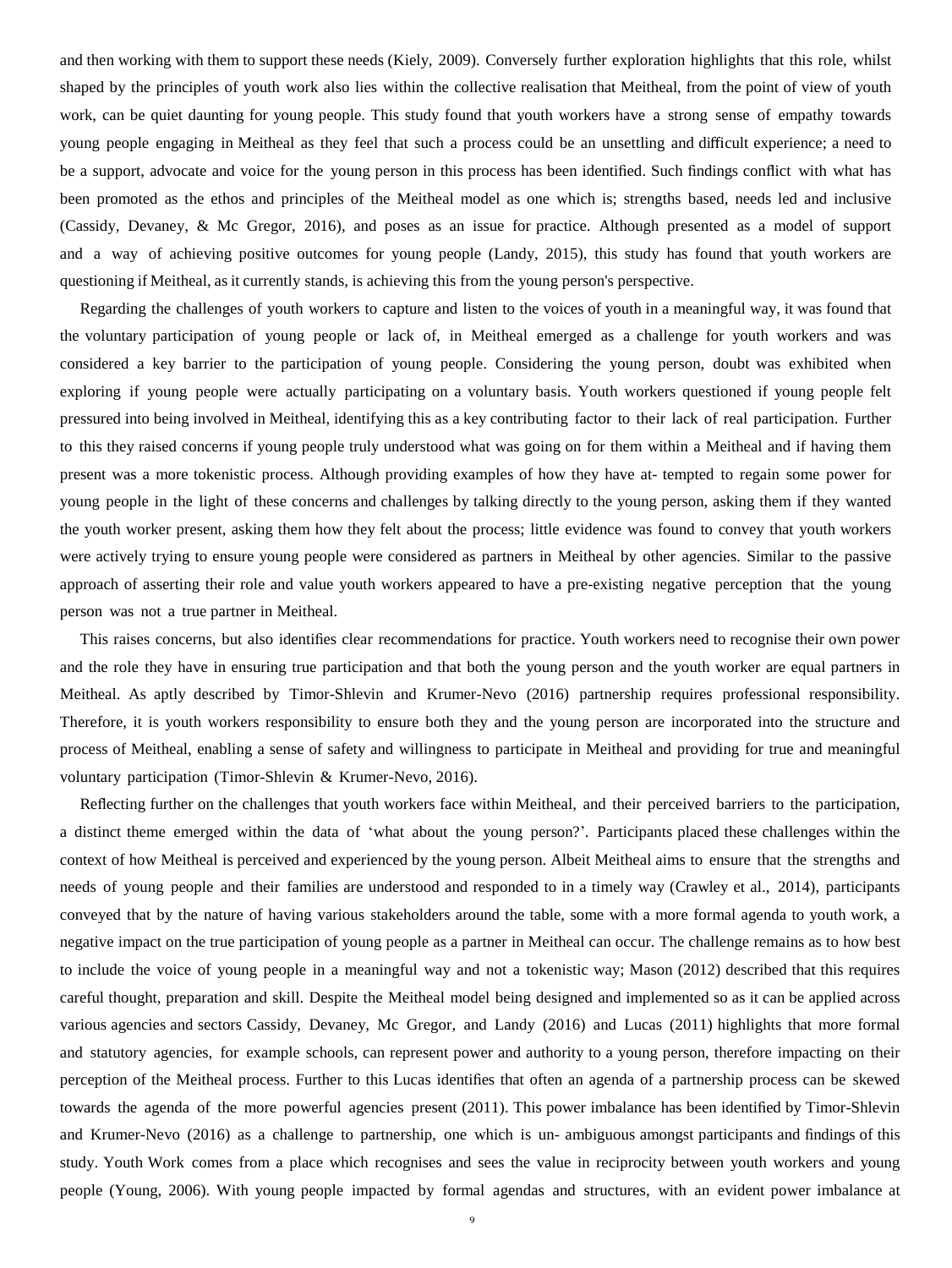times within Meitheal this study raises concerns of how reciprocity is possible, and can young people truly be partners, having their voices heard, in a safe and supportive way.

# 5. Conclusion

The value and role of Youth Work within Meitheal is supported by the findings. This study has placed a great emphasis on the young person and their role as a partner within Meitheal from a Youth Work perspective. Partnership and what it truly means for youth workers and young people has been highlighted as a concern and challenge within Meitheal. This finding as discussed is central to Meitheal and what it is attempting to achieve. If Meitheal and the Child and Family Support Networks as a collective group of statutory and voluntary agencies truly want to achieve better and brighter futures for young people a reflection on the participation of young people, having their voice heard in a safe and supportive way in this process must occur. It has also highlighted the potential value of Youth Work being involved in the process and how Meitheal and the CFSN can learn from their expertise. From their point of view Meitheal should make changes going forward to be more accessible to young people, to improve engagement, advocacy and participation with young people. These learnings coming from the professionals dedicated to the target group should really be listened to. A recommendation emerging from this study for both policy and practice is that of how to ensure young people are partners in Meitheal. There is an evident need for consultation with young people in this regard and acknowledgement of the challenges and barriers they face within this partnership and their experiences thus far. A suggestion for future research is therefore implied, with focus placed on establishing and exploring the experiences of young people in Meitheal to ascertain if they feel they are true partners in the Meitheal process and provide recommendations to improve their participation.

# *5.1. Limitations of the study*

The limitations of this study were that of the small sample size not being representative of all youth workers in Meitheal. A further limitation was that Meitheal is a very new model of early intervention and prevention. More role clarity is required going forward to enable a full understanding of the long term role of youth work within this model of work. The final limitation was that youth workers at the time of this study also had limited experience in Meitheal. In the future it is expected that they will engage with young people through this model more frequently and this will improve the clarity of their role and the distinct contribution they can make to improve the lives of young people and their families.

### Acknowledgements

The author would like to thank the youth workers who through their invaluable time, insights, and experiences enabled an in-depth analysis of the themes explored and discussed within this research paper. The author would furthermore like to acknowledge the commitment and support given by the academic team and researchers at the UNESCO Child and Family Research centre, NUI Galway throughout this research process.

#### Conflict of interest

The authors have no conflict of interest.

#### Funding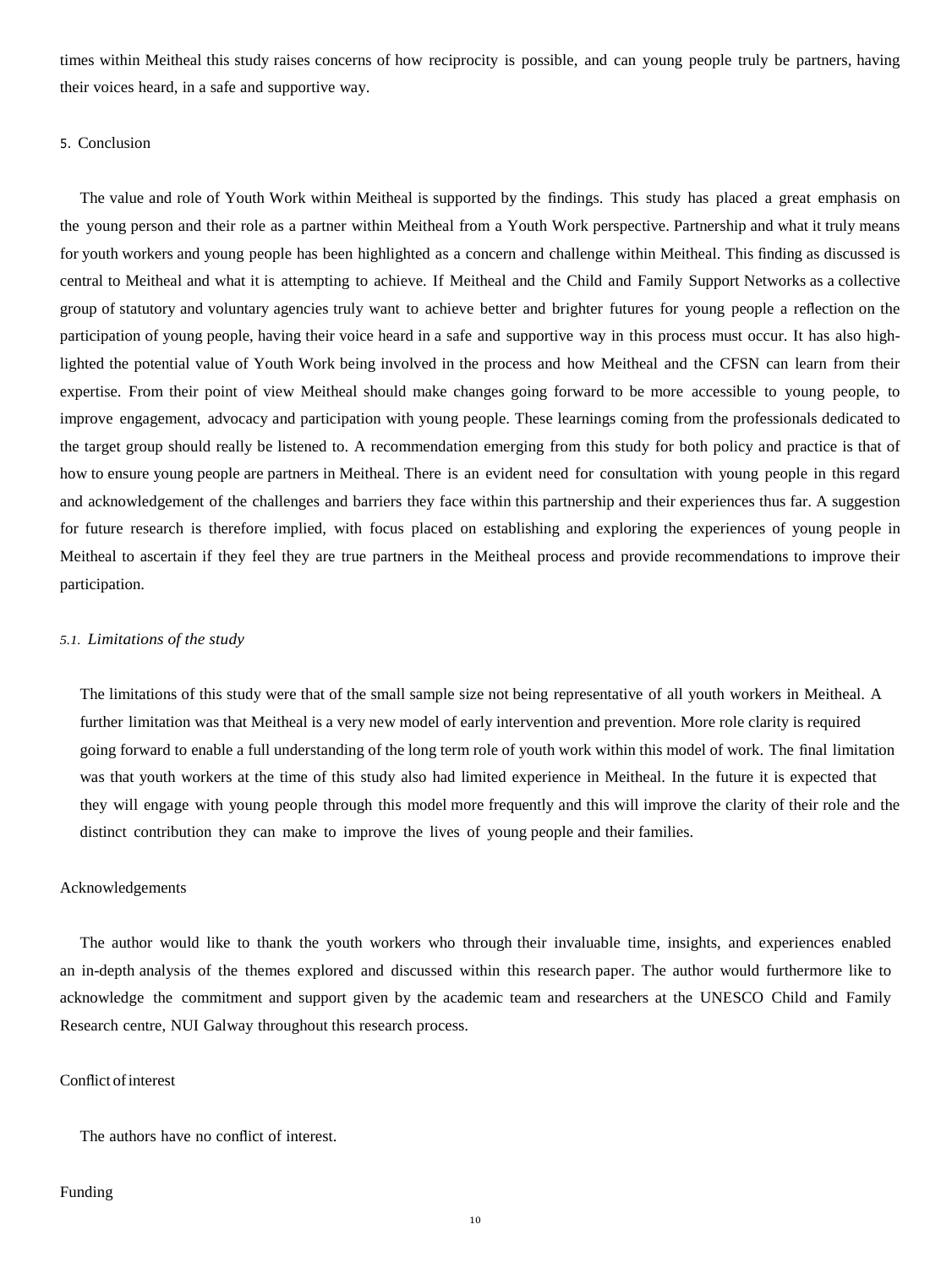<span id="page-11-8"></span>This research did not receive any specific grant from funding agencies in the public, commercial, or not-for-profit-sectors.

References

- <span id="page-11-14"></span>Braun and Clarke (2006). Using thematic analysis in psychology. *Qualitative Research in Psychology, 3*(2), 10–77. [https://doi.org/10.1191/1478088706qp063oa.](https://doi.org/10.1191/1478088706qp063oa)
- <span id="page-11-15"></span>Cassidy, A., [Devaney,](http://refhub.elsevier.com/S0190-7409(18)30385-2/rf0010) C., & Mc Gregor, C. (2016). *Meitheal and Child and Family Support [Networks:](http://refhub.elsevier.com/S0190-7409(18)30385-2/rf0010) Early [Implementation](http://refhub.elsevier.com/S0190-7409(18)30385-2/rf0010) of Meitheal and the Child and Family Support Networks: Lessons from the* fi*eld.* Galway: [UNESCO](http://refhub.elsevier.com/S0190-7409(18)30385-2/rf0010) Child and Family [Research](http://refhub.elsevier.com/S0190-7409(18)30385-2/rf0010) Centre.
- Cassidy, A., Devaney, C., Mc Gregor, C., & Landy, F. (2016). [Interfacing](http://refhub.elsevier.com/S0190-7409(18)30385-2/rf0015) informal and formal help systems, [historical](http://refhub.elsevier.com/S0190-7409(18)30385-2/rf0015) pathways to the Meitheal model. *[Administration,](http://refhub.elsevier.com/S0190-7409(18)30385-2/rf0015) 64*[\(2\), 137–155.](http://refhub.elsevier.com/S0190-7409(18)30385-2/rf0015)
- <span id="page-11-7"></span><span id="page-11-0"></span>Child Care Act (2001). *The [Stationary](http://refhub.elsevier.com/S0190-7409(18)30385-2/rf0020) O*ffi*ce.* Dublin.
- Crawley, M., Simring, K., Harrison, C., Landy, F., & Gillen, F. (2014). *Meitheal: A National Practice Model for all Agencies Working with Children, Young People and Their Families.* TUSLA, The Child and Family Agency. Available at: [http://www.tusla.ie/uploads/](http://www.tusla.ie/uploads/content/Tusla_Meitheal_A_National_Practice_Model.pdf) [content/Tusla\\_Meitheal\\_A\\_National\\_Practice\\_Model.pdf](http://www.tusla.ie/uploads/content/Tusla_Meitheal_A_National_Practice_Model.pdf) (Downloaded on 23rd September 2016).
- <span id="page-11-12"></span><span id="page-11-11"></span>Creswell, J. W. (2007). *[Qualitative](http://refhub.elsevier.com/S0190-7409(18)30385-2/rf0030) Inquiry and Research Design: Choosing Among Five [Traditions](http://refhub.elsevier.com/S0190-7409(18)30385-2/rf0030)* (2). Thousand Oaks, CA: Sage [Publications.](http://refhub.elsevier.com/S0190-7409(18)30385-2/rf0030)
- <span id="page-11-2"></span>Cuthill, M. (2002). Exploratory research: Citizen [participation,](http://refhub.elsevier.com/S0190-7409(18)30385-2/rf0035) local government, and sustainable [development](http://refhub.elsevier.com/S0190-7409(18)30385-2/rf0035) in Australia. *Sustainable [Development,](http://refhub.elsevier.com/S0190-7409(18)30385-2/rf0035) 10*, 79–89.
- [Department](http://refhub.elsevier.com/S0190-7409(18)30385-2/rf0040) of Children and Youth Affairs (DCYA) (2014). *Better Outcomes Brighter Futures; The National Policy [Framework](http://refhub.elsevier.com/S0190-7409(18)30385-2/rf0040) for Children and Young People 2014*–*2020.* Dublin: The [Stationary](http://refhub.elsevier.com/S0190-7409(18)30385-2/rf0040) Office.
- <span id="page-11-10"></span><span id="page-11-9"></span>Devlin, M. (2013). Working with young people: [Discourse,](http://refhub.elsevier.com/S0190-7409(18)30385-2/rf0050) policy and practice. In K. Lalor, & P. Share (Eds.). *[Applied](http://refhub.elsevier.com/S0190-7409(18)30385-2/rf0050) Social Care: An [Introduction](http://refhub.elsevier.com/S0190-7409(18)30385-2/rf0050) for Students in Ireland*(3). Dublin: Gill and [MacMillan.](http://refhub.elsevier.com/S0190-7409(18)30385-2/rf0050)
- <span id="page-11-5"></span>Devlin, M., & [Gunning,](http://refhub.elsevier.com/S0190-7409(18)30385-2/rf0055) A. (2009). The Benefits of Youth Work: Young [People's](http://refhub.elsevier.com/S0190-7409(18)30385-2/rf0055) and Youth Workers [Perspectives.](http://refhub.elsevier.com/S0190-7409(18)30385-2/rf0055) *Youth Studies Ireland, 4*(2), 40–55.
- <span id="page-11-3"></span>Dunst, C. (2000). Revisiting "rethinking early intervention". *Topics in Early Childhood Special Education, 20*(2), 95–104. [https://doi.org/10.1177/02711214000200205.](https://doi.org/10.1177/02711214000200205)
- <span id="page-11-13"></span>Featherstone, B., White, S., & Morris, K. (2014). [Re-imagining](http://refhub.elsevier.com/S0190-7409(18)30385-2/rf0065) child protection. *Towards [Humane](http://refhub.elsevier.com/S0190-7409(18)30385-2/rf0065) Social Work with [Families](http://refhub.elsevier.com/S0190-7409(18)30385-2/rf0065)*. Great Britain: Policy Press.
- <span id="page-11-1"></span>Fusch, P. L., & Ness, L. R. (2015). Are we there yet? Data saturation in [qualitiative](http://refhub.elsevier.com/S0190-7409(18)30385-2/rf0070) re- search. *[The Qualitiative Report,](http://refhub.elsevier.com/S0190-7409(18)30385-2/rf0070)  20*(9), [1408–1461.](http://refhub.elsevier.com/S0190-7409(18)30385-2/rf0070)

Gillen, A., Landy, F., Devaney, C., & Canavan, J. (2014). *Guidance for the Implementation of an Area Based Approach to Prevention, Partnership and Family Support.* TUSLA, Child and Family Agency. Available at: [http://www.tusla.ie/uploads/content/Family\\_](http://www.tusla.ie/uploads/content/Family_Support_CFA_Guidance_on_Prevention_Partnership_and_Family_Support.pdf) [Support\\_CFA\\_Guidance\\_on\\_Prevention\\_Partnership\\_and\\_Family\\_Support.pdf](http://www.tusla.ie/uploads/content/Family_Support_CFA_Guidance_on_Prevention_Partnership_and_Family_Support.pdf) (Downloaded on 23rd September 2016) .

- <span id="page-11-6"></span><span id="page-11-4"></span>Harvey, B. (2014). The case for prevention and early [intervention.](http://refhub.elsevier.com/S0190-7409(18)30385-2/rf0080) *Promoting Positive [Outcomes](http://refhub.elsevier.com/S0190-7409(18)30385-2/rf0080) for Children, Families and [Communities](http://refhub.elsevier.com/S0190-7409(18)30385-2/rf0080)*. Dublin: Prevention and Early [Intervention](http://refhub.elsevier.com/S0190-7409(18)30385-2/rf0080) Network.
- Healy, K., Harrison, G., Venables, J., & Bosly, F. (2014). Collaborating with families in differential responses: